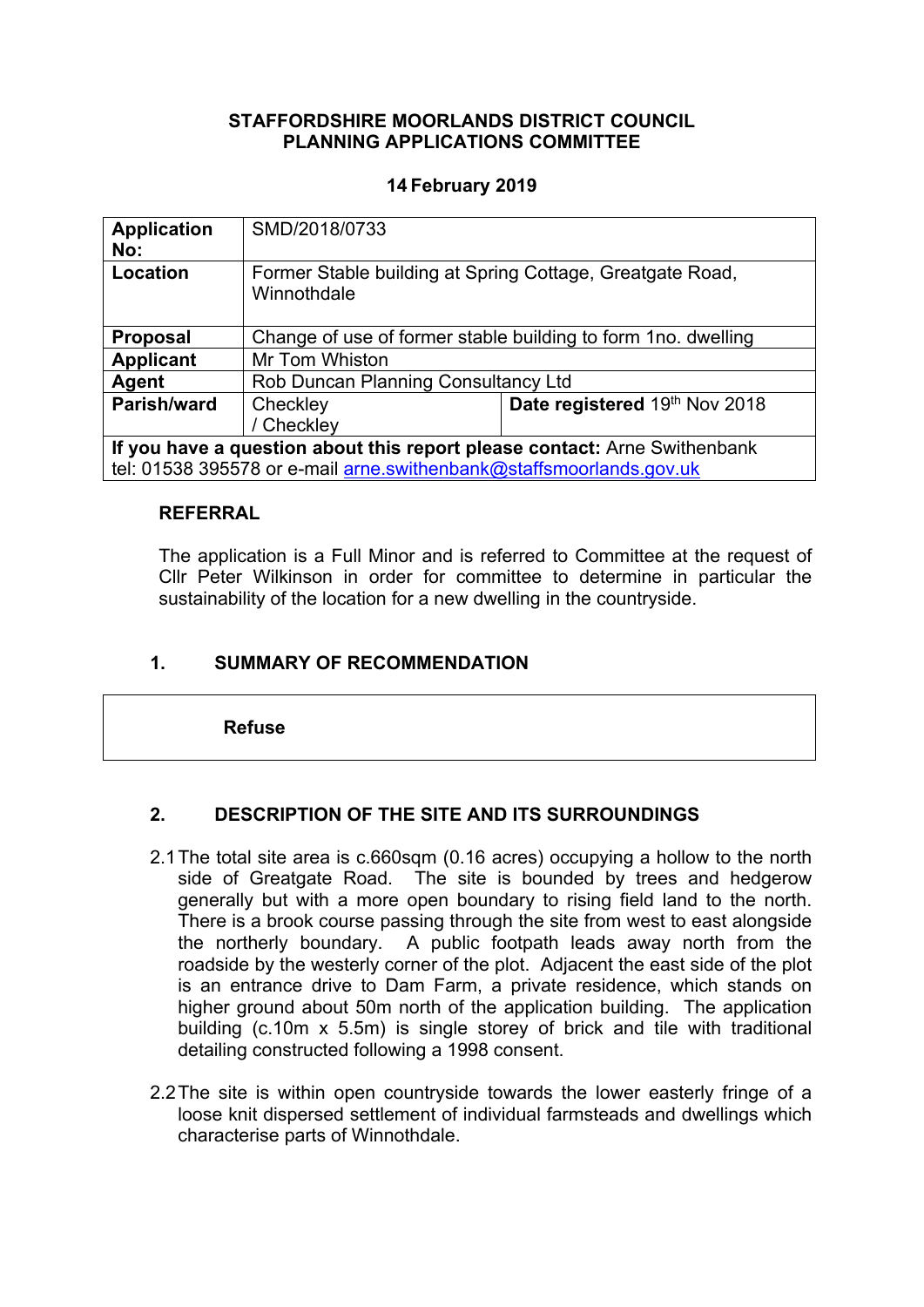## **3. DESCRIPTION OF THE PROPOSAL**

- 3.1The proposal as first submitted was to convert the existing building without extension into a three-bed dwelling incorporating two bedrooms within the roof space. In response to LPA feedback a revised drawing has been submitted which shows a two-bed dwelling in order to fall in line with the Government's Technical Housing Standards – nationally described space standard (2015). It is stated that the proposed conversion would result in a building which will have a useable floor area of 73.9m2.
- 3.2Access would utilise an existing gateway directly off Greatgate Road.
- 3.3The application is a re-submission following the withdrawal of application SMD/2017/0838 which had also proposed the conversion of the building to form a single dwelling but which had raised concerns about the location of the site in relation to local services and facilities, and in respect of impact on protected species. The application is accompanied by a Design and Access Statement and protected species survey.

## **4. RELEVANT PLANNING HISTORY**

- 4.1 SMD/2017/0838 Change of use of former stable building to form 1no. dwelling – withdrawn
- 4.2 SMD/2014/0644 erection of residential dwelling (re-submission of SMD/2013/1204) – refused
- 4.3 SMD/2013/1204 proposed residential dwelling refused
- 4.4 99/00005/OLD stable block refused
- 4.5 98/00253/OLD stable block approved
- 4.6 88/00664 site for detached dwelling refused
- 4.7 80/019135/OLDDC site for replacement dwelling refused
- 4.8 79/07313/OLDDC details of dwelling refused

## **5. PLANNING POLICIES RELEVANT TO THE DECISION**

5.1The development plan comprises the adopted Staffordshire Moorlands Core Strategy Development Plan Document (26th March 2014) and supporting evidence documents.

Core Strategy Development Plan (Adopted 26th March 2014),

- S01 Spatial Objectives
- SS1 Development Principles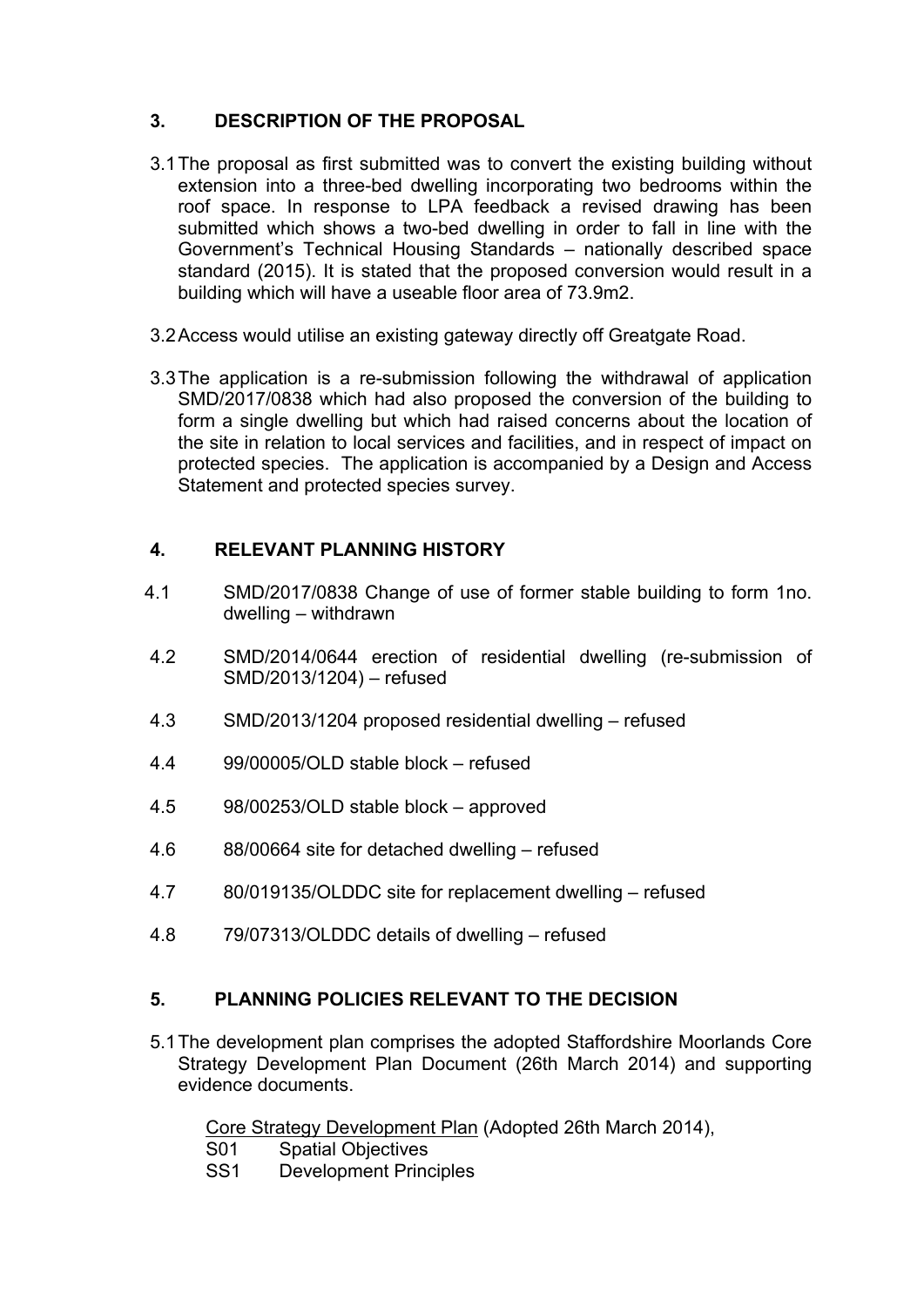- SS1a Presumption in Favour of Sustainable Development
- SS6c Other Rural Areas Area Strategy<br>DC1 Design Considerations
- Design Considerations
- DC3 Landscape and Settlement Setting
- R2 Rural Housing
- NE1 Biodiversity and Geological Resources
- T1 Development and Sustainable Transport

Adopted Supplementary Planning Documents/Guidance (SPD/G):

- Space About Dwellings SPG
- Design Principles SPG

Core Strategy Supporting Evidence Documents:

Landscape and Settlement Character Assessment (2008)

National Planning Policy Framework (NPPF) July 2018

Paragraphs 1-14

Section 4 Decision making

Section 12 Achieving well designed places

- Section 15 Conserving and enhancing the natural environment
- Section 16 Conserving and enhancing the historic environment.

Local Plan Submission Version (February 2018)

- SS1 Development Principles
- SS1a Presumption in Favour of Sustainable Development
- SS10 Other Rural Areas Area Strategy<br>DC1 Design Considerations
- Design Considerations
- DC3 Landscape and Settlement Setting
- H1 Rural Housing
- NE1 Biodiversity and Geological Resources
- T1 Development and Sustainable Transport

## **6. CONSULTATIONS CARRIED OUT**

## **Public**

6.1 Neighbour consultations x 1 for response by 18<sup>th</sup> December 2018. Site notice posted for responses by  $7<sup>th</sup>$  January 2019. – no public representations received

## **Parish Council**

6.2 Checkley Parish Council – no representations

## **SMDC Environmental Health**

6.3 No objections subject to conditions as to timing of work during construction (noise); foul drainage; unexpected contamination; tests on any imported garden soil and any imported fill materials; and waste management – no fires.

## **SMDC Ecology / Public Rights of Way**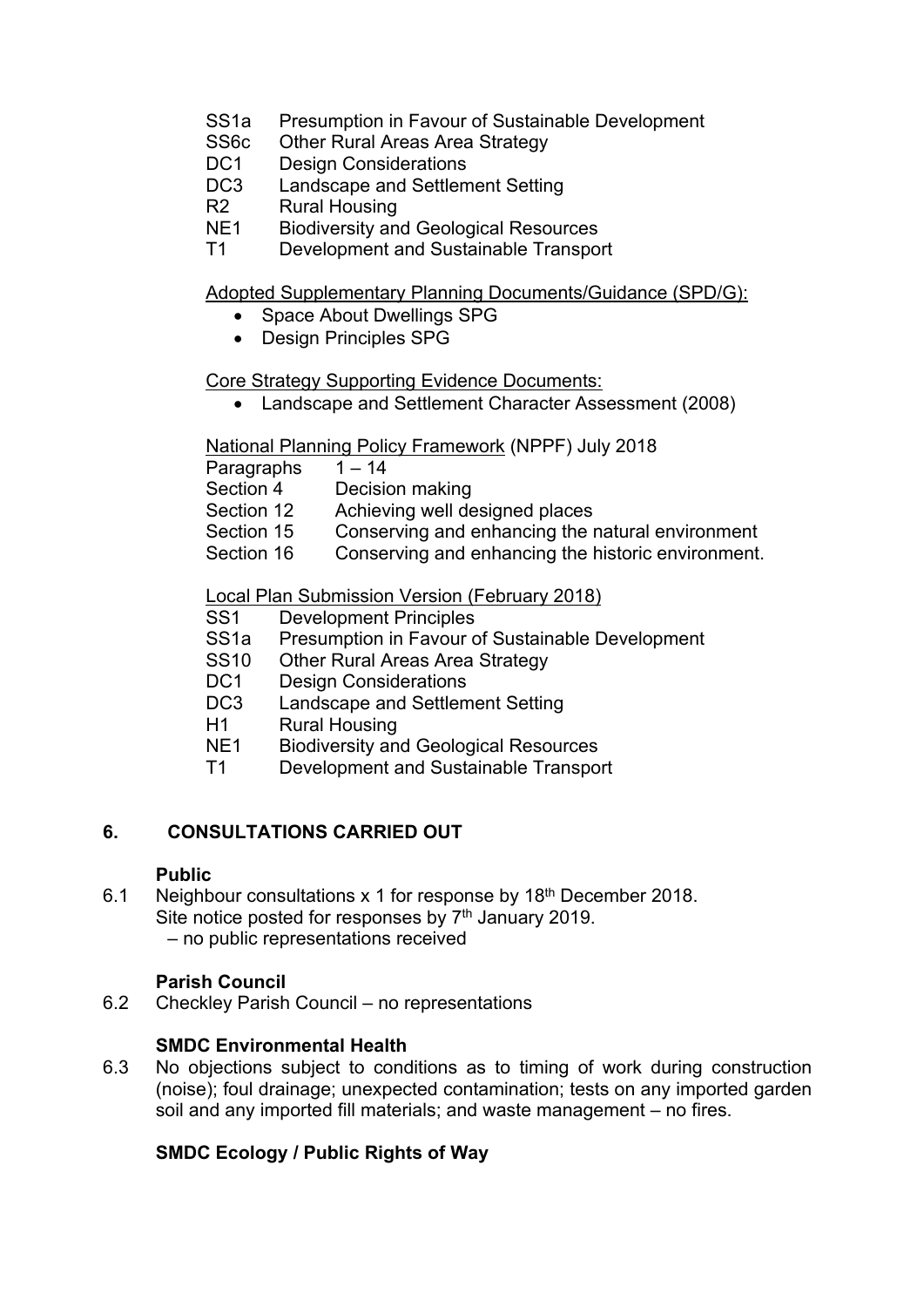- 6.4 The previous withdrawn application was recommended for refusal until all appropriate bat surveys had been completed.
- 6.5 A survey by S. Christopher Smith Ecology dated 8th November 2017 showed that evidence of brown long-eared and common pipistrelle bats was found in the building proposed for conversion. The report advised: 'The conversion of the property will have a negative impact on bats due to the loss of the roosting against the ridge board and in the cavity walls. In order to determine how this site is being used emergence surveys are necessary'. The report recommended two emergence surveys. Surveys can only be carried out between May and September.
- 6.6 An appropriate further survey report dated  $16<sup>th</sup>$  July 2018 has been submitted after two dawn bat re-entry surveys were conducted on 29<sup>th</sup> June 2018 and 12<sup>th</sup> July 2018. These confirmed the active use of the building by the two species of bats suggested to be present by the 2017 survey. The survey concludes that conversion of the property would have "a minor negative impact on bats due of the loss of the roosting against the ridge board and in the cavity walls". The survey recommends a method of working which "must be followed to ensure that the potential for disturbing or harming bats is minimized and avoided" during development work.
	- The proposed measures would require a bat box fitted to a tree on the site prior to the commencement of the development, to ensure that there is continued roosting available to bats on the site throughout the development; there must be a clear flight path into the bat box and the box would need to be at about 4-5m above the ground level. A further brick built bat box would be installed at the gable apex of the northern elevation of the building in a location away from doors and windows so that droppings falling from the bat box would not cause a nuisance for the occupiers. The north facing elevation would mimic the existing cavity roosting being used by the crevice dwelling bats.
	- The measures proposed would also include details of limits on the use of exterior lighting to ensure the bats present were not prevented from accessing their roots of the adjacent foraging areas amongst the site's fringing trees and woodlands.
	- Finally a specific method of working would need to be adopted during the course of development. This is set out in the submitted report and the measures would need to be attached by way of condition in the event of approval.
- 6.7 The public right of way to the immediate west lies outside the site boundary and would not be affected.

## **Severn Trent Water**

6.8 Advise that the proposal has minimal impact on the public sewerage system and therefore there are no objections to the proposals and no requirement for a drainage condition to be applied.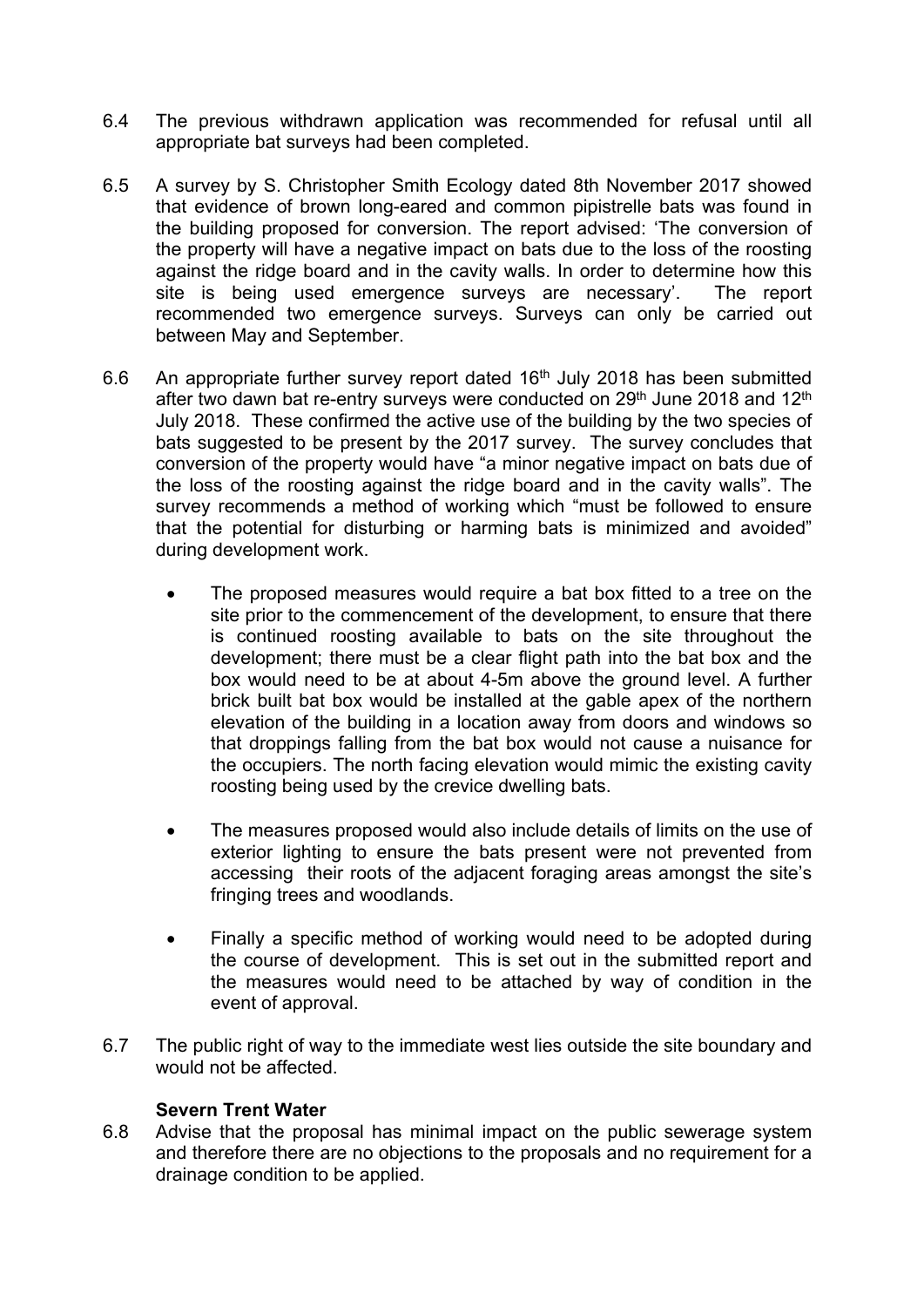## **7. POLICY AND MATERIAL CONSIDERATIONS / PLANNING BALANCE**

## **Policy Context**

7.1 The Local Planning Authority is required to determine planning applications in accordance with the Development Plan unless there are material circumstances which indicate otherwise. In this case the Development Plan for the Staffordshire Moorlands District Council consists of the Adopted Staffordshire Moorlands Core Strategy Development Plan Document (March 2014) with regard also being given to the provisions of the National Planning Policy Framework (NPPF); the Council's adopted Supplementary Planning Guidance documents: 'Space About Dwellings' and 'Design Principles' and the Council's Core Strategy Supporting Evidence Document: Landscape and Settlement Character Assessment (2008). Development boundary mapping remains for the present time as approved under the Staffordshire Moorlands Local Plan (September 1998).

## **Principle of Development and Main Issues**

- 7.2 In the rural areas outside of any development boundary Policy SS6c provides for the conversion of an existing rural building in accordance with Policies R1 and R2.
- 7.3 Policy R1 expects a balanced consideration of the extent to which a proposal protects and benefits rural qualities and supports rural economic and community needs stating that, "appropriate development should not harm the rural character and environmental quality of the area".
- 7.4 Policy R2 provides for conversion of non-residential rural buildings where suitable and worthy in physical, architectural and character terms and either viable alternative uses are unavailable or conversion would enable a building of particular merit to be safeguarded. The R2 requirement for a market evaluation of the viability of the building for agricultural or commercial use is however an out of date policy as it is no longer a requirement of the NPPF and therefore it is no longer a requirement with this application.
- 7.5 This is not a building of particular merit but is suitable and worthy in physical architectural and character terms for conversion.
- 7.6 In terms of respecting rural qualities (Policy R1) of this loosely residentially developed rural neighbourhood it must be considered that a further dwelling would bring additional urbanising influences which would not arise with its current use (if implemented) as a small private rural stable. As such the proposal would not enhance the immediate setting of the building. NPPF Paragraph 79 states that planning decisions should avoid the development of isolated homes in the countryside unless (in summary) one or more of the following circumstances apply, the development would:

Provide essential rural worker accommodation

Enable the optimum viable use of a heritage asset

Re-use a redundant/disused building and enhance immediate setting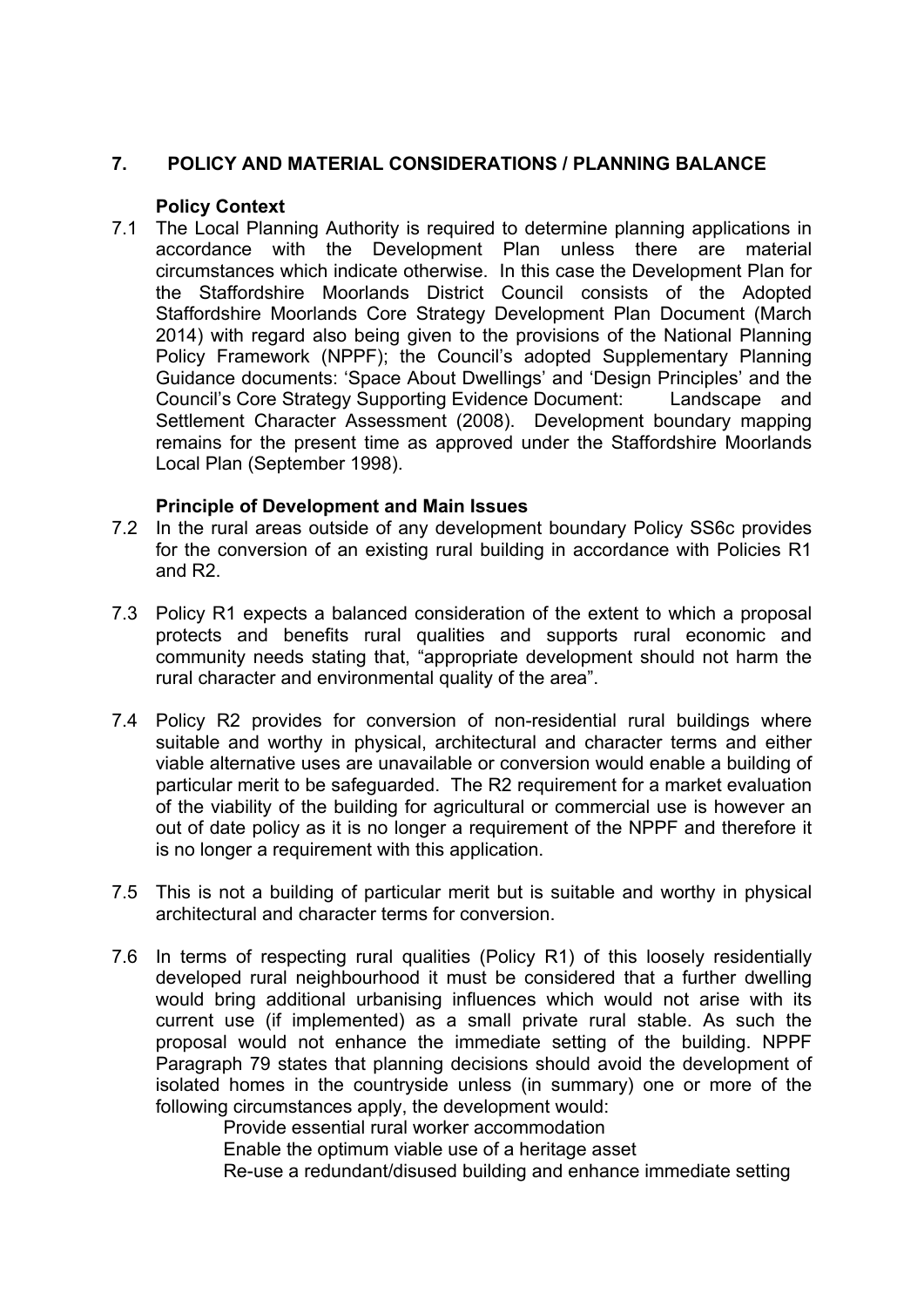Amount to the sub-division of an existing dwelling Comprise exceptional design

7.7 As first submitted none of these circumstances applies in the case here. Subsequently the agent has put forward the following:

"*The applicant, Tom Whiston, currently resides at his parents' farmhouse at New House Farm, Winnothdale (a short distance to the west of the site). He is an agricultural engineer and services all the farms in the local area. He also works part time on his parents' land holding at Winnothdale, helping with lambing. His wife, Kelly Whiston, lives with him at Newhouse Farm, and works full time on her parents' farm at Winnothdale (Beech Farm – located to the north of the site) which extends to 90 acres. They are involved heavily in livestock, and lamb for 8 months a year during which she is on call 24/7 as she is the most appropriately skilled employee to deal with lambing. At other times she is involved with harvesting the land and production of hay on the farm. It is not sustainable for them, as a young couple, to remain living with the applicant's parents. The applicant has lived in the area for 22 years and wishes to remain, and his wife is the 3rd generation of her family to farm the land at Beech Farm. Conversion of the existing building would enable the applicants to remain living in the area where they both work and this in itself will assist in lessening the number of vehicle movements to and from the site. The applicant is furthermore agreeable, should you consider it appropriate, for an agricultural occupancy restriction to be imposed*."

- 7.8 A farm worker's dwelling where shown to be essential (Policy R2 /NPPF) can be found acceptable but this would be subject to appropriate needs analysis and report which has not been provided. If the need were accepted and consent were granted it would normally be subject to an occupancy clause restricting its use to someone engaged in agriculture in the vicinity. At the present time the application does not sufficiently demonstrate this case as the importance – the essential need for the worker to live near to Beech Farm has not been shown.
- 7.9 The agent also submits that the application is eligible under NPPF 79 because the scheme includes landscape planting and this would enhance its immediate setting. This however is judged not to be a strongly supportive point as the site as existing is well assimilated into its surroundings appearing green and well treed and as noted above the proposal would have an inevitable urbanising impact on its surroundings.
- 7.10 A further significant consideration is the distance of the site from schools, shops and other essential services. Policy T1 states that the Council will promote and support development which reduces the reliance on the private car for travel journeys, reduces the need to travel generally and helps deliver the priorities of the Staffordshire Local Transport Plan, where this is consistent with other policies. NPPF paragraph 108 says that in assessing applications for development, "…it should be ensured that: a) appropriate opportunities to promote sustainable transport modes can be – or have been – taken up, given the type of development and its location;…"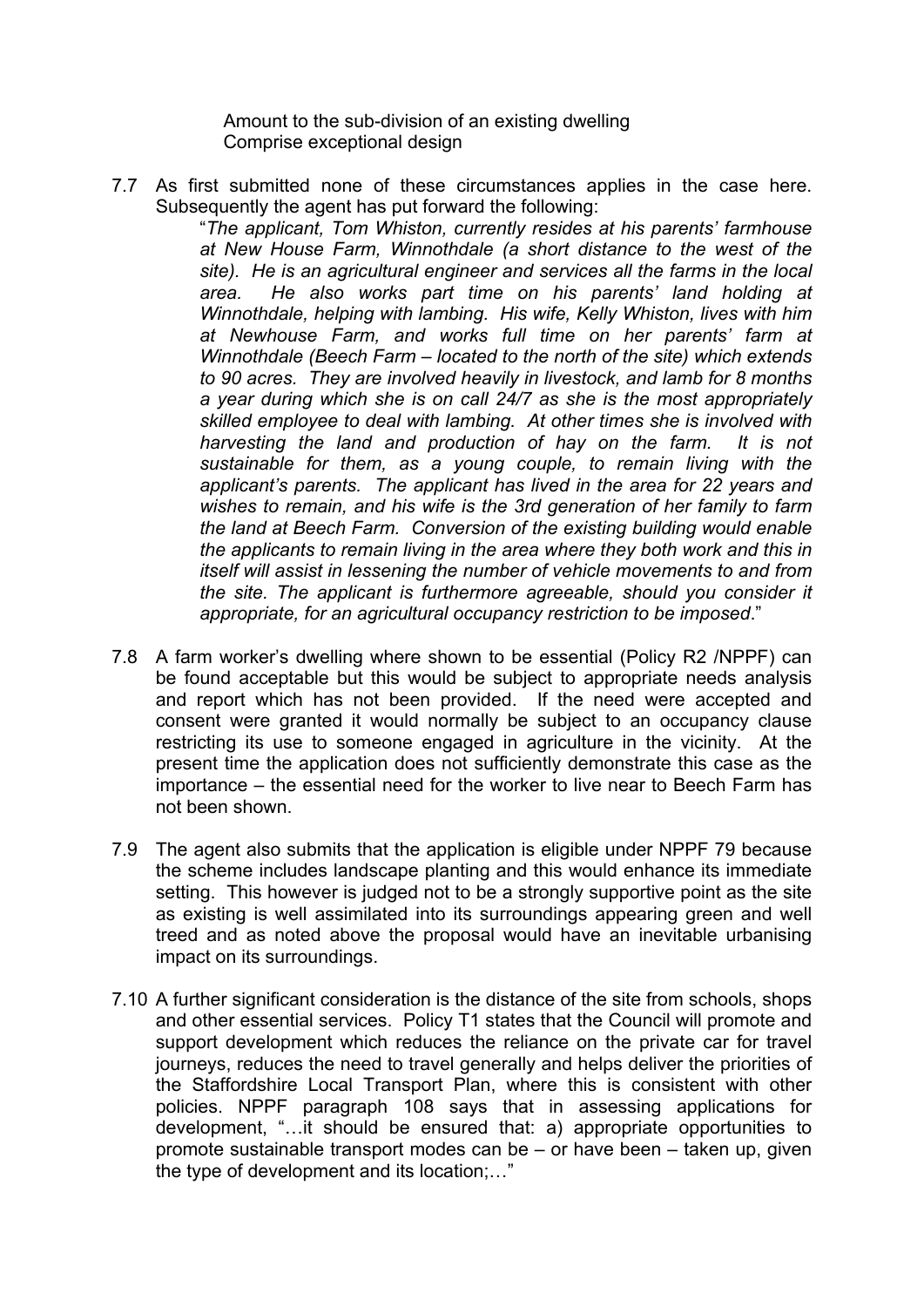7.11 Paragraph 122 of the Framework says that "decisions should support development that makes efficient use of land, taking into account linter alial:

c) the availability and capacity of infrastructure and services – both existing and proposed – as well as their potential for further improvement and the scope to promote sustainable travel modes that limit future car use;

d) the desirability of maintaining an area's prevailing character and setting (including residential gardens), or of promoting regeneration and change;

- 7.12 The journey distance from the site to Upper Tean which is a larger village with a range of services including a dentist, doctors surgery, small supermarket and primary schools is 2.8km. The journey distance to Hollington with a more limited range of services is 3km.
- 7.13 From the above it is concluded that this site is at an unacceptably remote location, with future occupiers having unreasonable access to shops and services. As a consequence, there is a fundamental conflict with Policy T1 of the Adopted Core Strategy and the NPPF more generally which seeks, among other things, to reduce reliance on the private car for travel journeys and reduce the need to travel generally. It is not a sustainable location.
- 7.14 The agent has drawn comparison with the recent approval (SMD/2018/0278) granted for conversion of buildings at Paradise nurseries to a dwelling at a location some c.125m to the south of the application site. However that case involved the closure of a business which it was judged would have brought significant traffic and therefore conversion to a dwelling would not add journey movements but simply replace the one impact with another and on that basis be acceptable. The agent suggests that a similar comparison is applicable with this site in that its alternative (lawful) use would be as a stables which would generate trip movements of its own. However this is a somewhat uncertain comparison subject to potentially wide variables. There are material differences between a nursery, with deliveries, collections, staff and customer visits and a stable, which could be rented by someone from out of the area, but could equally, and would probably be more likely to appeal to (due to practicalities of regularly tending to horses) a local resident.
- 7.15 As noted above whilst the applicant Mr Whiston is understood to have a job which takes him to local farms the full range of his travel is not known but to sustain his employment would seem likely not to be solely related to living in Winnothdale.
- 7.16 The proposed dwelling would clearly relate well to Mrs Whiston's work at Beech Farm. However the proposed dwelling would still be in a non-sustainable location and the occupants would still be reliant on journeys for shops and services and potentially schools which would be outside of sustainable limits. As discussed above, the application has not be been submitted as an essential rural worker dwelling which would be subject to different considerations with different and more specific information submitted.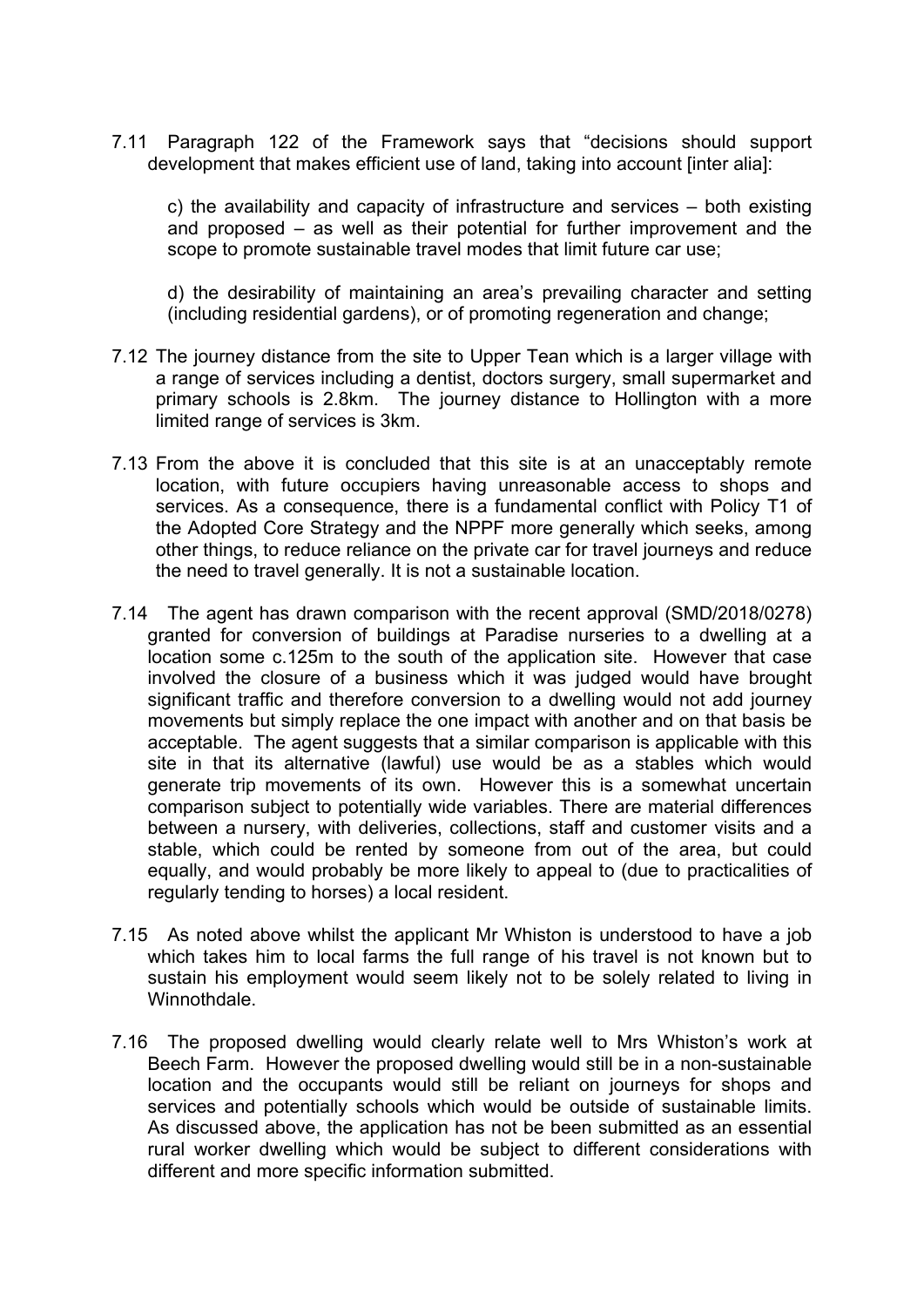## **Design and Visual Impact**

7.17 In design the proposal appropriately uses existing openings retaining the building characteristics and is found therefore to fit with the Council's adopted design guidance.

#### **Amenity**

- 7.18 As an obviously small dwelling it is appropriate to consider the Government's criteria contained in the Technical Housing Standards – Nationally Described Space Standard (2015) which is referenced at paragraph 127(f) footnote 46 of the NPPF (2018) in order to determine whether the building could offer an appropriate amount of living space internally. As a two storey dwelling with three bedrooms accommodating five people (as first submitted) the internal space would need to be a minimum of 93m2. A revised plan has been submitted showing a two bedroom / three person dwelling for which the minimum standard is to provide 70m2. The proposal just exceeds this minimum requirement with its total 73.9m3.
- 7.19 The plot offers sufficient space to provide adequately for parking turning and garden amenity for a dwelling with in excess of the required 65m2 minimum of garden area additional to the driveway and turning space. The property is at sufficient distance from any neighbouring dwelling (or other developments) to avoid any conflicts in terms of amenity such as privacy or overlooking either for occupants or neighbours.

#### **Ecology**

7.20 The applicant has submitted an ecology survey which, as noted earlier in the report has confirmed active use of the building by bats. In the event of approval conditions would need to be attached to ensure appropriate safeguards and mitigation are incorporated in the development.

## **Conclusion and Planning Balance**

- 7.21 At the heart of the NPPF is a presumption in favour of sustainable development. For decision taking, it sets out that, in circumstances such as this, where the Council cannot demonstrate a five year housing land supply, with the consequence that policies relating to the supply of housing are not upto-date, permission should be granted unless any adverse impacts of doing so would significantly and demonstrably outweigh the benefits when assessed against the policies in the Framework taken as a whole, or where specific NPPF policies indicate otherwise.
- 7.22 In addition, paragraph 8 of the NPPF advises that significant weight should be placed on the need to support economic growth through the planning system. Future occupiers may generate additional spend in the local area. However, those economic benefits carry very limited weight, given the fact that this is a single small dwelling. The provision of a new dwelling at a time when the Council cannot demonstrate a five year supply of housing land is also a benefit of the scheme. Those considerations would meet with the economic and social roles of sustainable development as set out in Core Strategy Policies SS1 and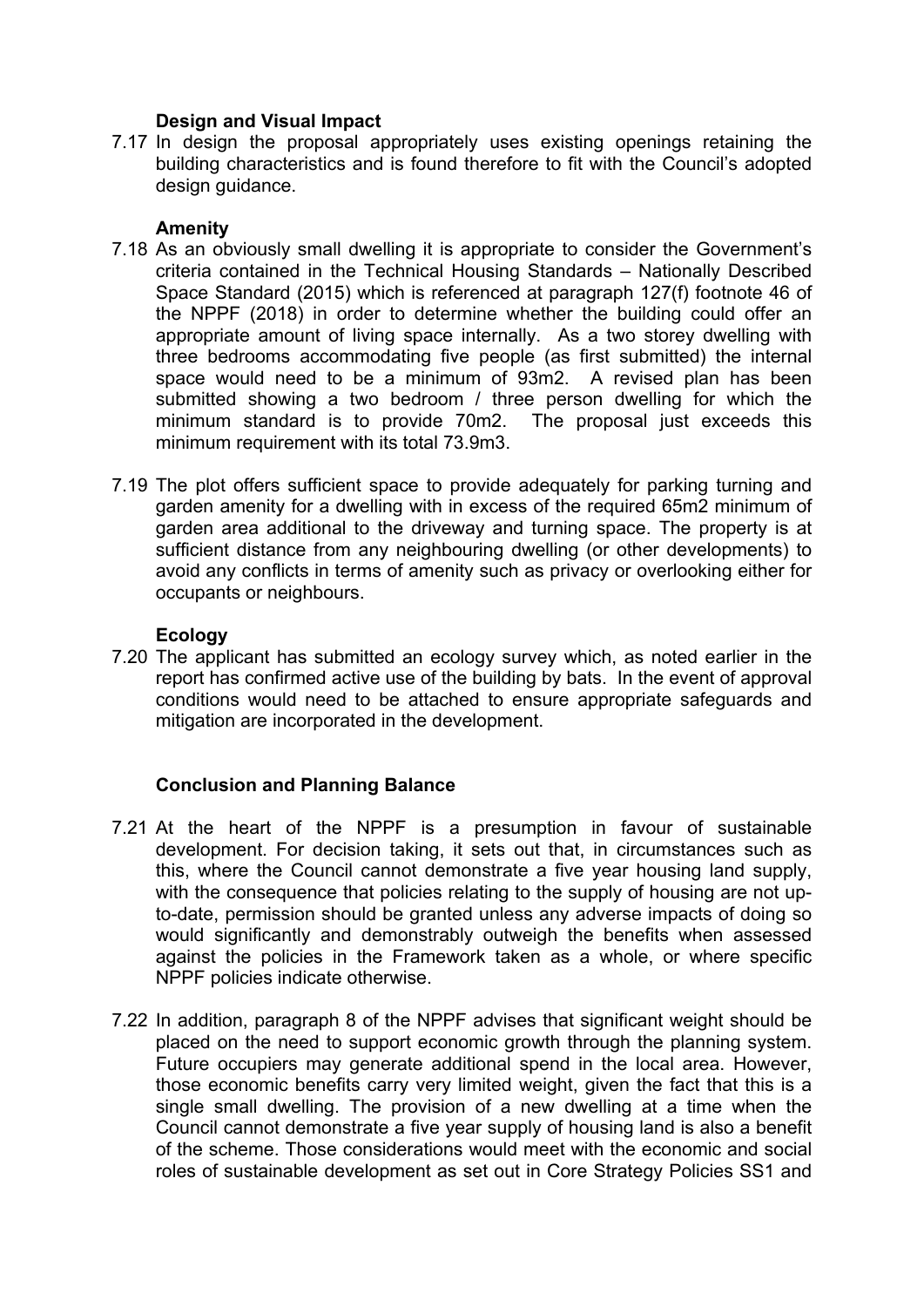SS1a. However the environmental dis-benefits of the scheme arising from the site's location and poor accessibility to services and facilities and reliance on car journeys is considered, in this case to be significant and demonstrable. There is conflict with Policies SS1, T1of the Core Strategy.

7.23 Therefore on balance it is concluded that the adverse impacts of the development would significantly and demonstrably outweigh the benefits when assessed against the policies in the Framework taken as a whole. Accordingly, the proposal cannot be considered as comprising sustainable development and thus does not benefit from the presumption in favour as set out in the Framework. It is concluded, therefore, for the reasons set out above, that the proposal should not be granted planning permission.

## **8 RECOMMENDATION**

**A. Refuse for the following reason:**

**The application site lies outside a defined Settlement boundary and within the open countryside. Policy SS1 (amongst other things) expects new development to provide easy access to jobs, shops and transport services and to contribute towards a reduction in carbon emissions. Policy T1 similarly states that the Council will promote and support development which reduces the reliance on the private car for travel journeys and reduces the need to travel generally expects. The application site is remote from services and facilities. As a result the majority of trips from the development would be car borne. Notwithstanding the limited economic contribution that a single dwelling would make and the fact that it would deliver a dwelling in circumstances of a significant housing undersupply, the environmental harm and conflict with Polices SS1 and T1 of the adopted Core Strategy and the NPPF is considered to be outweighing in this case.**

**B In the event of any changes being needed to the wording of the Committee's decision (such as to delete, vary or add conditions/informatives/planning obligations or reasons for approval/refusal) prior to the decision being issued, the Operations Manager - Development Services has delegated authority to do so in consultation with the Chairman of the Planning Applications Committee, provided that the changes do not exceed the substantive nature of the Committee's decision**

#### **Informatives**

1. The application has been determined in accordance with Policies: SS1; SS1a; SS2; SS4; SS6c; SD1; SD4; H1; DC1; DC3; C1; R1; R2; NE1 and T1 of the Core Strategy Development Plan and the NPPF.

2. This recommendation is made following careful consideration of all the issues raised through the application process and thorough discussion with the applicants. In accordance with Paragraph 38 of the NPPF the Case Officer has sought solutions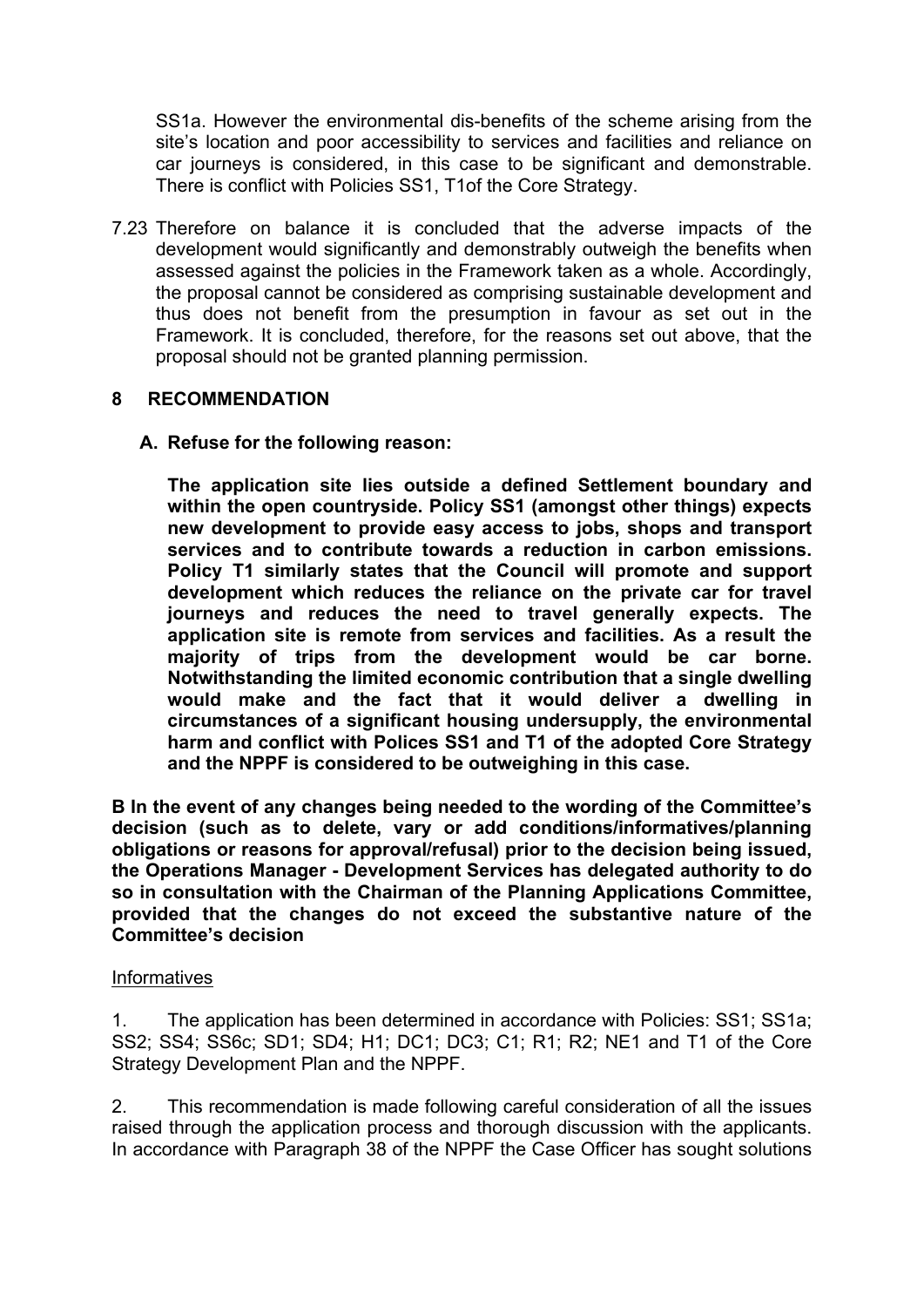where possible to secure a development that improves the economic, social and environmental conditions of the area.

## **10. APPENDICES TO THE REPORT**

**10.1 The link below to the Council's website is where the detail of this application can be viewed.**

**http://publicaccess.staffsmoorlands.gov.uk/portal/servlets/ApplicationSearchS ervlet?PKID=127128**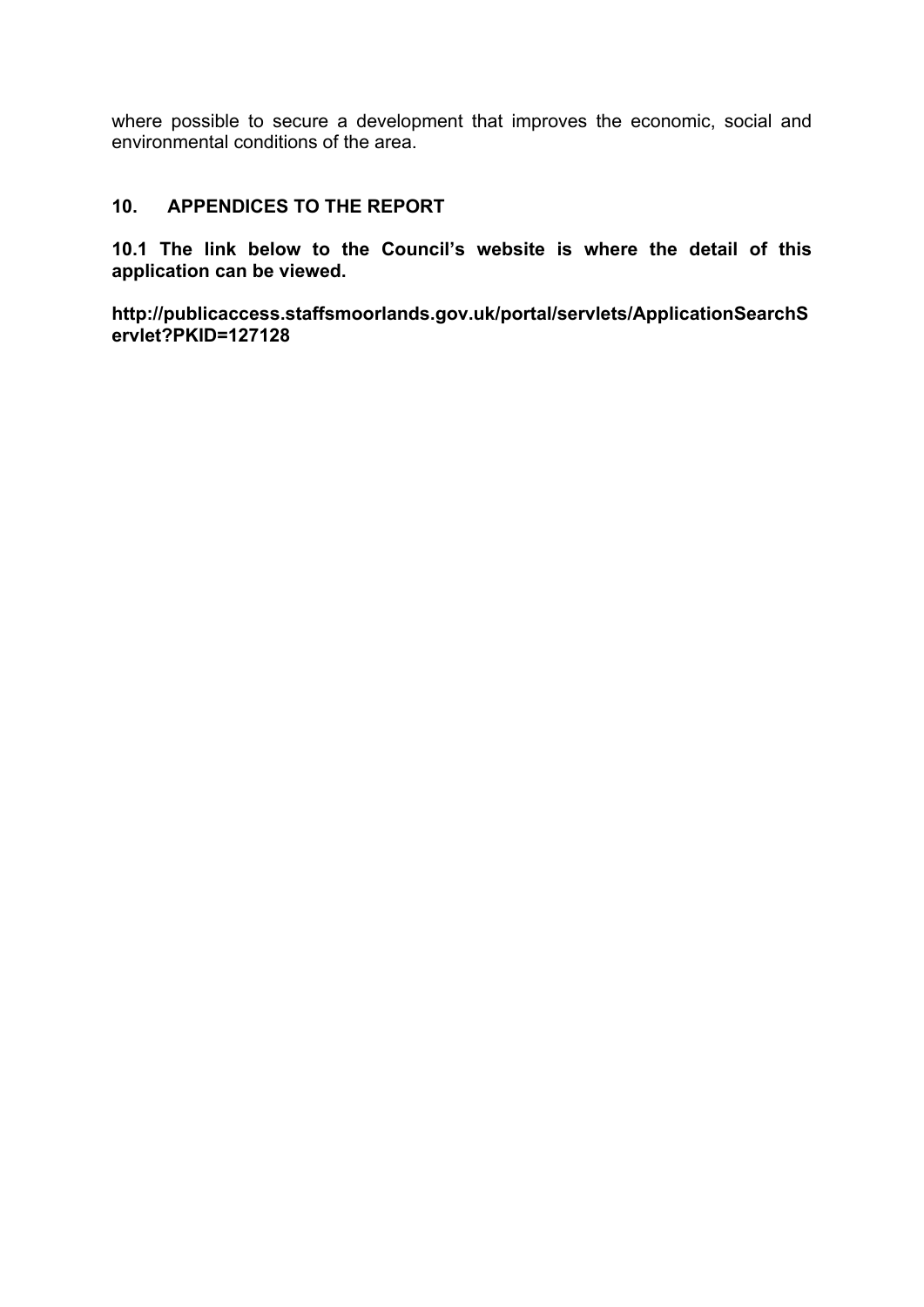# **Spring Cottage – location plan**